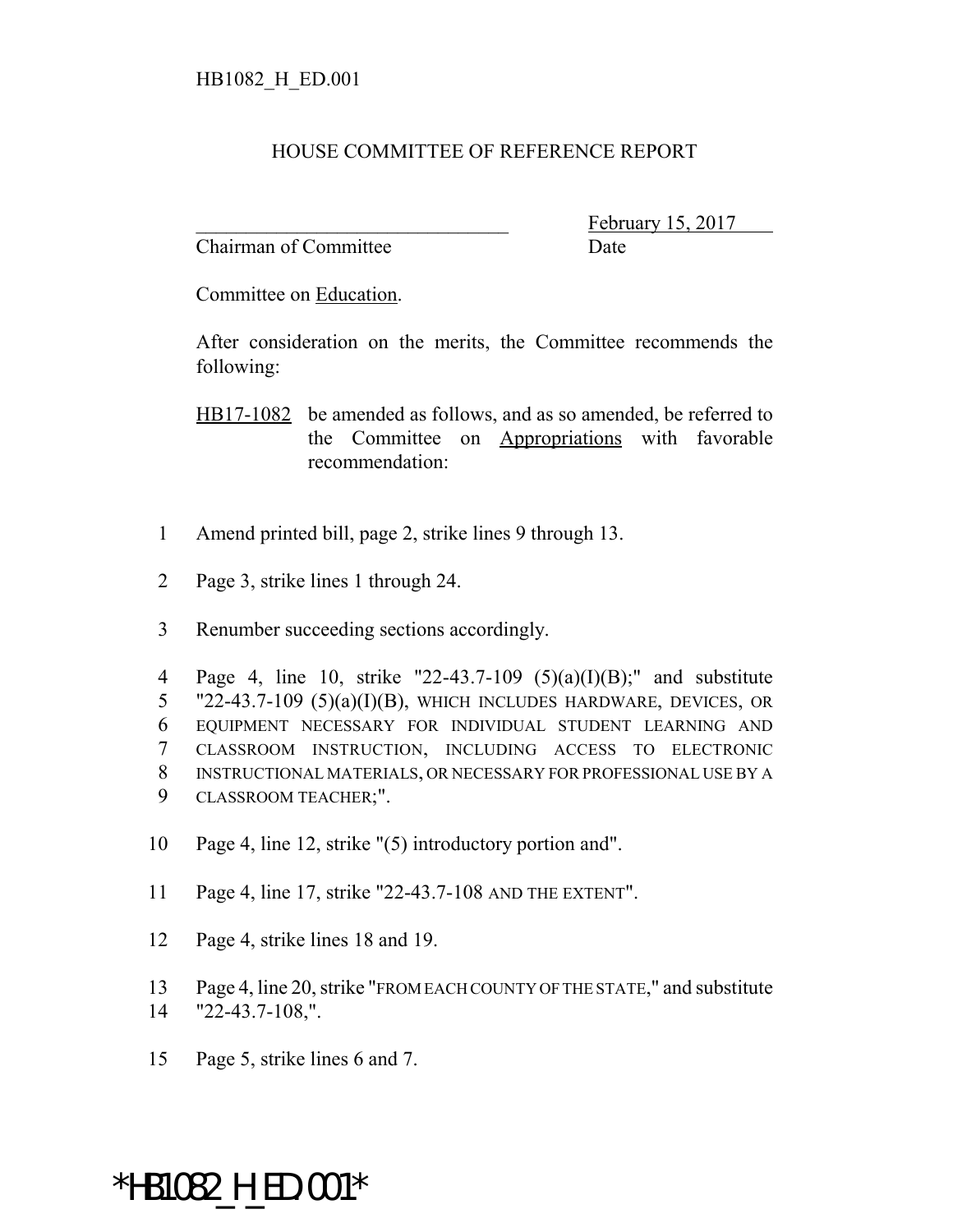- Page 5, line 8, strike "43.7, FOR" and substitute:
- "(13) FOR".
- Page 5, line 11, strike "SHALL" and substitute "MAY".
- Page 5, line 12, strike "GRANTS FROM THE".
- Page 5, strike line 13.

 Page 5, line 14, strike "SECTION 22-43.7-104 (2)(d)." and substitute "GRANTS. IN CONJUNCTION WITH ITS ESTABLISHMENT OF AN ANNUAL FINANCIAL ASSISTANCE TIMELINE AS REQUIRED BY SUBSECTION (2)(a) OF THIS SECTION, THE BOARD SHALL ANNUALLY NOTIFY ALL POTENTIAL APPLICANTS, BY SUCH MEANS AS THE BOARD DEEMS APPROPRIATE, THAT IT WILL ACCEPT AND CONSIDER APPLICATIONS FOR FINANCIAL ASSISTANCE 12 IN THE FORM OF TECHNOLOGY GRANTS.".

- Page 5, line 24, strike "SECTION 22-43.7-109 (5)(a)(I)(B)." and substitute 14 "SUBSECTION  $(5)(a)(I)(B)$  OF THIS SECTION.".
- Page 5, strike lines 25 through 27.
- Page 6, strike lines 1 through 15 and substitute:

 "**SECTION 4.** In Colorado Revised Statutes, 22-43.7-111, **amend** 18 (1) introductory portion,  $(1)(a)(III)$ ,  $(1)(a)(IV)$ , and  $(1)(d)$  introductory portion as follows:

 **22-43.7-111. Reporting requirements - auditing by state auditor.** (1) No later than February 15, 2010, and no later than each February 15 thereafter, the board shall present a written report to the education and finance committees of the house of representatives and the senate and the capital development committee, or any successor committees, regarding the provision of financial assistance to applicants pursuant to this article ARTICLE 43.7. The report must include, at a minimum:

 (a) An accounting of the financial assistance provided through the prior fiscal year that includes:

 (III) A list of the public school facility capital construction 31 projects for which financial assistance has been provided, including WHICH MUST INCLUDE A SUBLIST OF PROJECTS FOR WHICH FINANCIAL

\*HB1082 H ED.001\*  $-2$ -